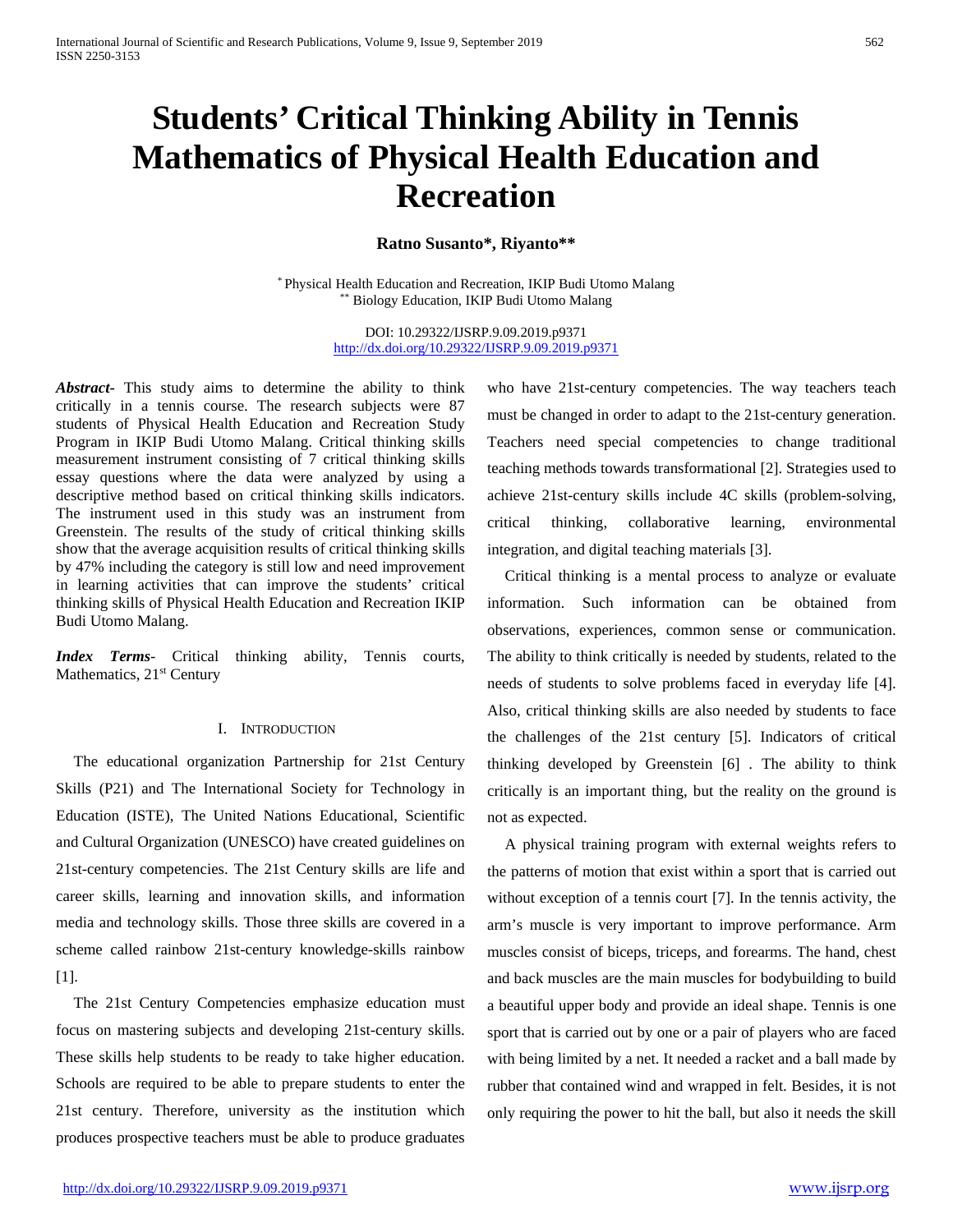of placing the ball on an empty side, so the opponent is difficult to return.

Tennis courses are one of the compulsory subjects that must be taught at the university level. Most students still consider that tennis material is the most difficult, abstract, and so frightening. Then, their mastery of tennis material, in general, is very lack. The success of students in learning tennis field is not only influenced by the ability of students themselves but it is supported by factors of lecturers and learning models used in the classroom. A lecturer needs to make the process of learning tennis in a field that requires students to be able to develop critical thinking skills.

As an educator, a lecturer must be able to create learning that can practice critical thinking skills to find learning information independently and actively create cognitive structures for students [8]. The efforts to establish optimal students' critical thinking skills require interactive classes, students are seen as thinkers not taught, and lecturers act as mediators, facilitators, and motivators who help students in learning not teaching. The purpose of this study was to analyze the critical thinking skills of physical health education and recreational study program in IKIP Budi Utomo Malang. This is important as an input for lecturers to be able to design appropriate learning and improve students' critical thinking skills.

# II. METHODS

This research used survey method with data collection techniques such as test. The questions were given to students of the fourth semester of the Physical Health Education and recreation Study Program in IKIP Budi Utomo Malang. The research subjects who took the test were 87 students consisting of 44 students in class A and 43 students in class B. The instrument used was an essay question consisting of 7 critical thinking questions. The instrument used in this study is an instrument from Greenstein consisting of applying, evaluating, using data to develop critical insights, analyzing, and synthesizing [6].

Data analysis was performed by using the average description method as an explanation of student test results based on indicators of critical thinking skills.

## III. RESULTS AND DISCUSSION

The results of the study of critical thinking skills of Physical Health Education and Recreation Study Program in IKIP Budi Utomo Malang, in which the tennis course are relatively low, this is shown in the acquisition of the average percentage of critical thinking abilities of 47% with fewer categories. For more details, it can be seen in Figure 1 below.



Figure 1. Result of Critical Thinking Ability

Figure 1 shows the average critical thinking skills as much as 47% (less), 33% (fair), 13% (good) and 7% (very good). These results are still far from the ideal value that can be obtained so that the critical thinking skills possessed by students of Physical Health Education and Recreation Study Program in IKIP Budi Utomo Malang in the tennis course are relatively low at 47%, Thus, it needs solutions to improve critical thinking skills.

The critical thinking ability students of Physical Health Education and Recreation Study Program in IKIP Budi Utomo Malang is relatively low. This is evidenced by an average percentage of 47% this is in line with research conducted by Kolb's Pattern which states that had the convergent learning style [9]. That results shows that the critical thinking ability of the students still low. The low critical thinking ability of these students is partly due to the learning implemented in higher education is still dominated by lecturers. Hence, it does not train students' critical thinking skills. This is in line with Patonah's research which revealed the process of learning tennis is still dominated by lecturers [8], learning tends to memorize rather than developing thinking power so that students are weak in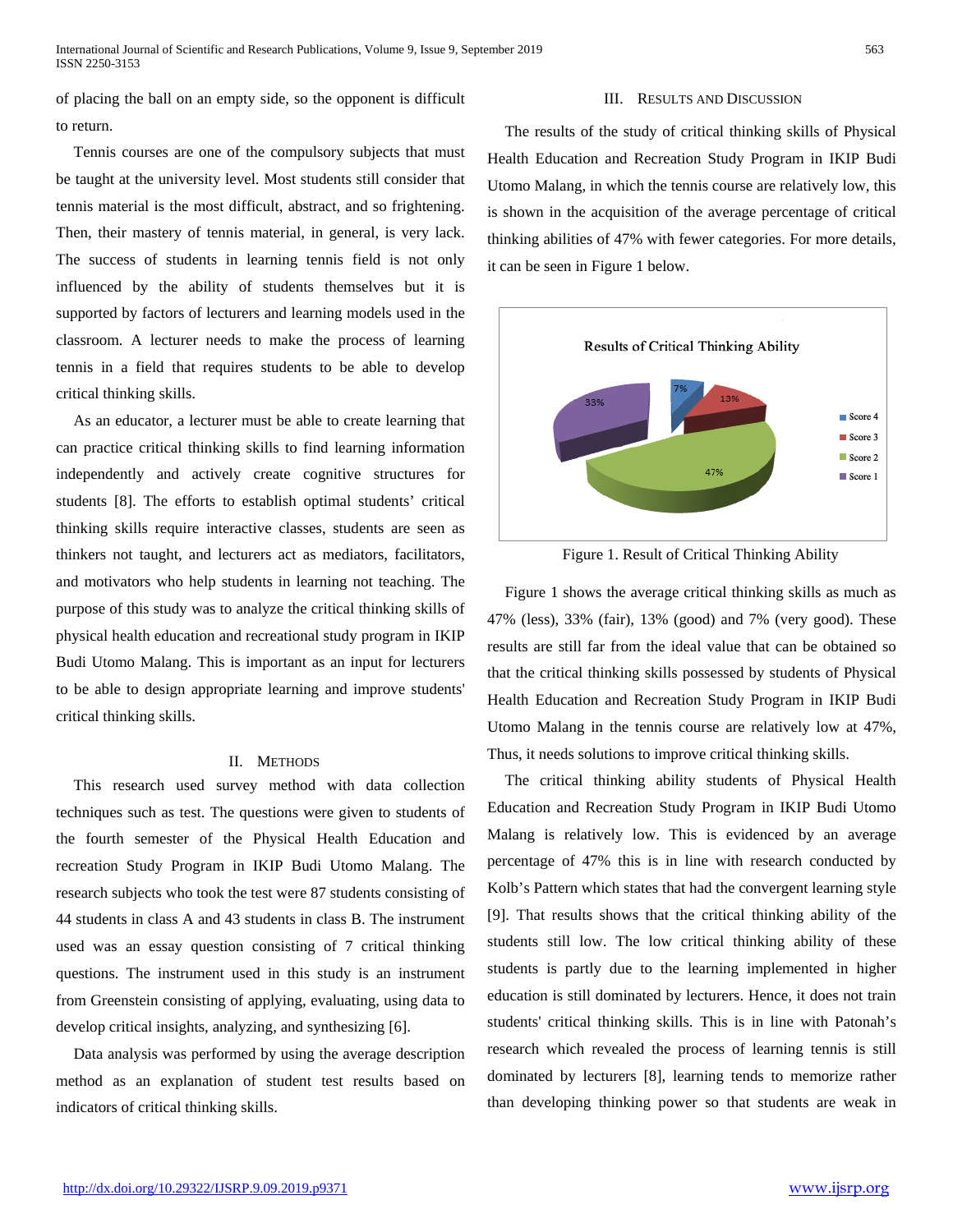conveying their own ideas, weak in analyzing, and dependent on others rather than being responsible for their choices own.

The lack of critical thinking skills can cause an unfavorable effect on further education. Therefore, critical thinking skills need to be trained. This is in line with the opinion of Johnson that critical thinking is a directed and clear process used in mental activities such as problem-solving, decision making, analyzing assumptions, and the ability to organize in an organized manner [10]. Activities formulate questions using prior related knowledge [11], which encourages students to think at a higher thinking level [12]. Critical thinking skills must be trained in students because critical thinking allows students to analyze their thoughts in making choices and draw conclusions intelligently. If students are given the opportunity to use thinking at a higher level at each grade level, then students will get used to distinguishing between truth and lies, appearance and reality, facts and opinions, knowledge and beliefs [13]. So, each student has critical thinking ability that is different from each other according to the learning styles applied by students [14]. One way to practice critical thinking skills is through the learning process.

Lecturers must be able to create learning that trains students' critical thinking skills. The selection of the right learning model will activate all the potential possessed by students which in turn can improve their critical thinking skills. Various learning models that can be applied include anchored instructional learning models. Anchored instruction is a learning model that uses multimedia assistance (video) as a means to provide problems. These problems are in the form of real problems that are presented in the form of narratives or stories that motivate students to solve problems. The use of technology with models combination is an important step that leads to a more effective learning experience [15].

## IV. CONCLUSION

Based on the findings, it can be concluded that the average critical thinking ability of students is 47% and it is including in low category. It needs improvement in learning activities that can increase the critical thinking skills of students of Physical Health

Education and Recreation Study Program in IKIP Budi Utomo Malang.

There is not any difference in the decline (change) of anxiety in tennis courses that students are taught with the Sony Vegas approach and students who are taught with the media anchored approach, in which it is well-reviewed based on the overall student. There is an interaction between the learning approach factors and grouping of students to the ability to think critically about tennis courses or anxiety on students.

#### *Suggestion*

Based on the findings of the study, the researcher provides several recommendations to Physical Health Education and Recreation Study Program that are expected to be useful in learning tennis. Namely Lecturers of Physical Health Education and Recreation Study Program should pay more attention to the Sony Vegas media approach in tennis courses because it can improve students' thinking skills, especially the critical thinking skills desired in the curriculum. Lecturers should understand the Sony Vegas media approach and the steps of learning well so that they can apply it according to the material and thinking abilities of students. It is better for the Physical Education Lecturer to focus on learning, in order to improve students' mathematical thinking abilities, especially critical thinking in tennis courses so that learning becomes more meaningful in preparing for life outside the environment.

#### ACKNOWLEDGMENT

We would like to thank the Research and Service Center to the IKIP Budi Utomo community in Malang.

#### **REFERENCES**

- [1] B. Trilling and C. Fadel, *21st century skills: Learning for life in our times*. San Fransisco: John Willey & Sons, 2009.
- [2] P. D. Ansari and P. D. Malik, "Image of an Effective Teacher in 21 st Century Classroom," *J. Educ. Instr. Stud.*, pp. 61–64, 2013.
- [3] H. A. Alismail and P. McGuire, "21st Century Standards and Curriculum: Current Research and Practice," *J. Educ. Pract.*, vol. 6, no. 6, pp. 150–154, 2015.
- [4] M. Noer, *Hypnoteaching for Success Learning*.